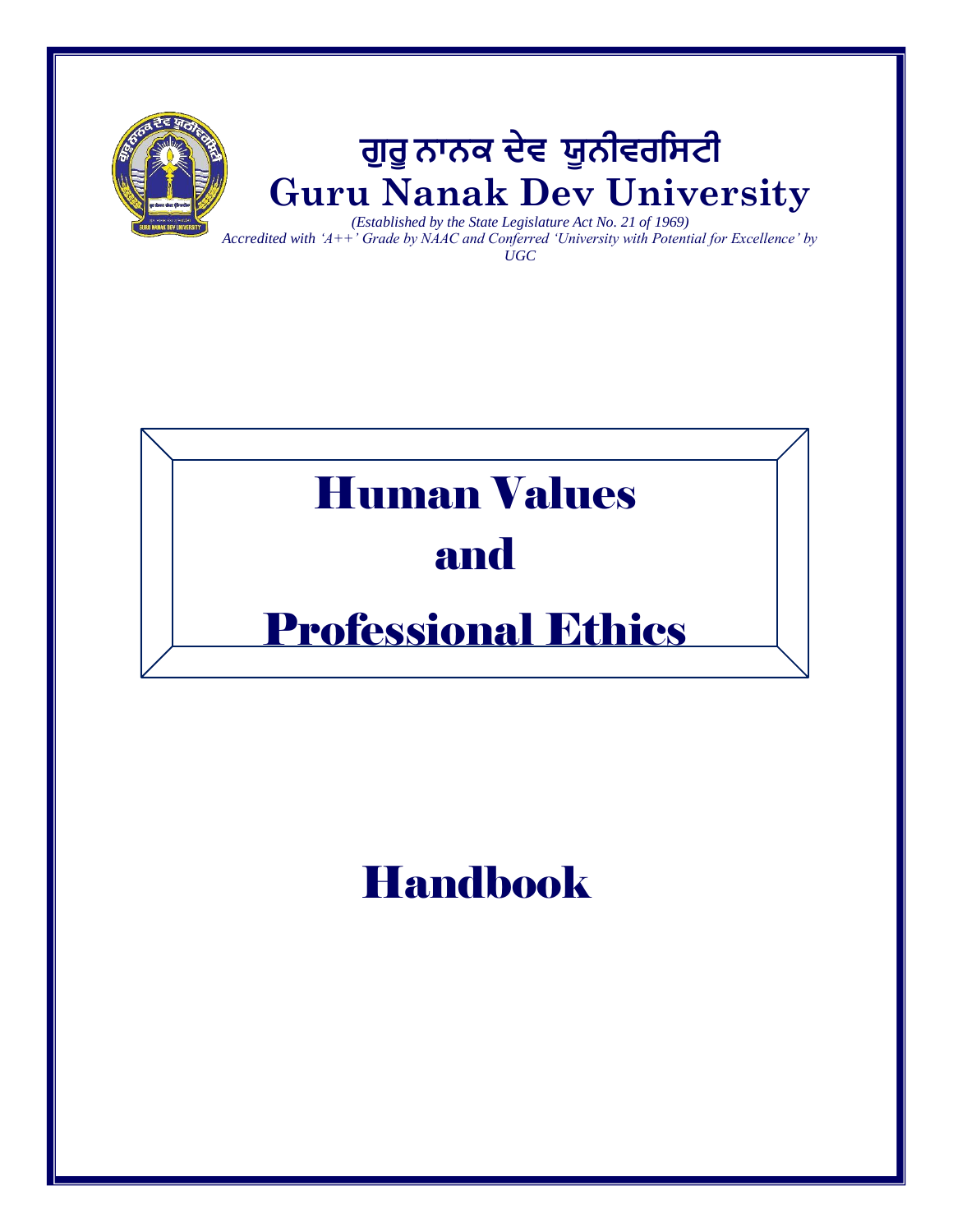#### **I N D E X**

| Section        | Title                       | Page Number    |
|----------------|-----------------------------|----------------|
| 1              | Prelude                     |                |
| $\overline{2}$ | Human Values                | 1              |
| 3              | <b>Professional Ethics</b>  | $\overline{2}$ |
| 4              | Code of Professional Ethics | $3 - 5$        |
| 4.1            | Administrative Authority    | 3              |
| 4.2            | Administrative Staff        | $\overline{4}$ |
| 4.3            | The Teachers                | 4              |
| 4.4            | The Students                | 5              |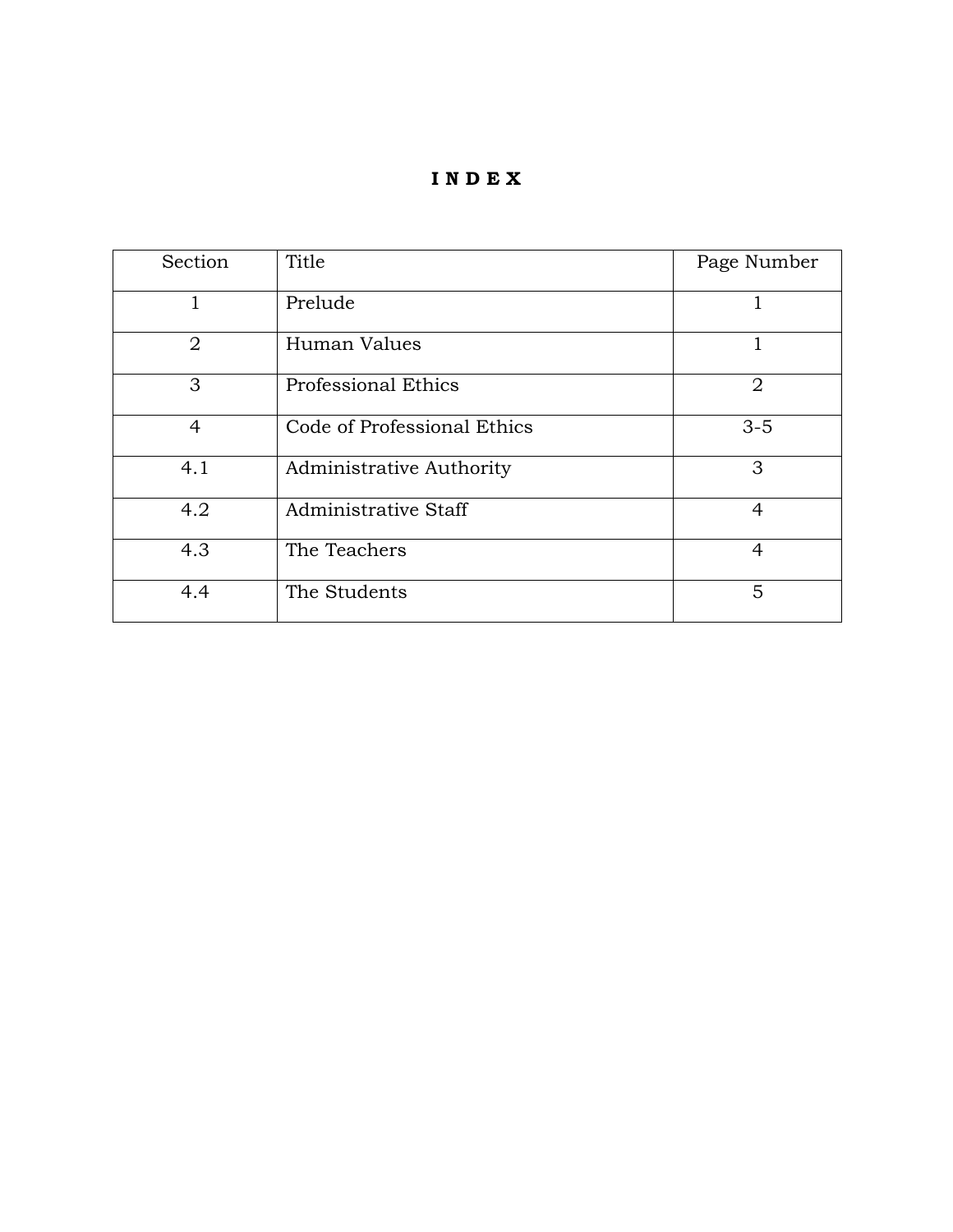#### **1. PRELUDE**

The Constitution of India has placed 'education' as the fundamental right of every citizen of the country. Higher education, the pillar of career and leadership building, plays a vital role in the social and economic development of a society and the nation. Great role and responsibility is entrusted to the Higher Education Institutions (HEIs) in building strong leadership and well-knit society through excellence in academics, ethical curricula and community engagement. The purpose of education in general andhigher education in particular is to facilitate actualization of human potential by making its stakeholders, particularly higher educational administrators, teachers, and learners, conscious of human values and professional ethics. Therefore, HEIs are required to create high quality practices and an environment that is supported with human values and professional ethics to ensure their dignity and integrity. Physical-psychological knowledge and financial infrastructure of HEI needs to grow with values and ethical practices. Handbook of 'Code of Ethics' describes the principles and guidelines to be followed by all the stakeholders of the HEI.

#### **2. HUMAN VALUES**

Human values refer to the basic inherent moral inclinations towards kindness, honesty, loyalty, love, peace, sympathy, truth etc. that enhance fundamental goodness of human beings and society at large. They are the values that human beings cherish and hold in common, consciously and otherwise, in most of the places and times and practice them. Human values help in understanding the attitude, motivation, behaviour, and also influence one's perception about the world. They enable the interpretation of "right and wrong" and provide the ways to understand humans and organizations. The principal human values are discussed in brief as follows:

- 2.1. **Love & Compassion:** Love manifests in sincere care of others, kindness, empathy and compassion for all. True unconditional love leads to compassion. It may be seen in operation in human acts of generosity, mercy and charity.
- 2.2. **Peace:** Peace contains values like equality, humility, optimism, patience, self-confidence, self-control, self-esteem etc. Its scope includes peace at the levels of individual, society and the world.
- 2.3. **Truth**: Truth is eternal and unchanging, as it deals with ultimate and unchanging reality. It is marked with values like accuracy, fairness, honesty, sincerity, justice, fearlessness, integrity, quest for knowledge, determination, etc. In professional life, the simplest manifestation of truth is in sincerity that can be seen in terms of commitment to work.
- 2.4. **Non-Violence**: Non-violence refers to restraint from consciously doing any harm through one's thoughts, speech or action to any entity, living or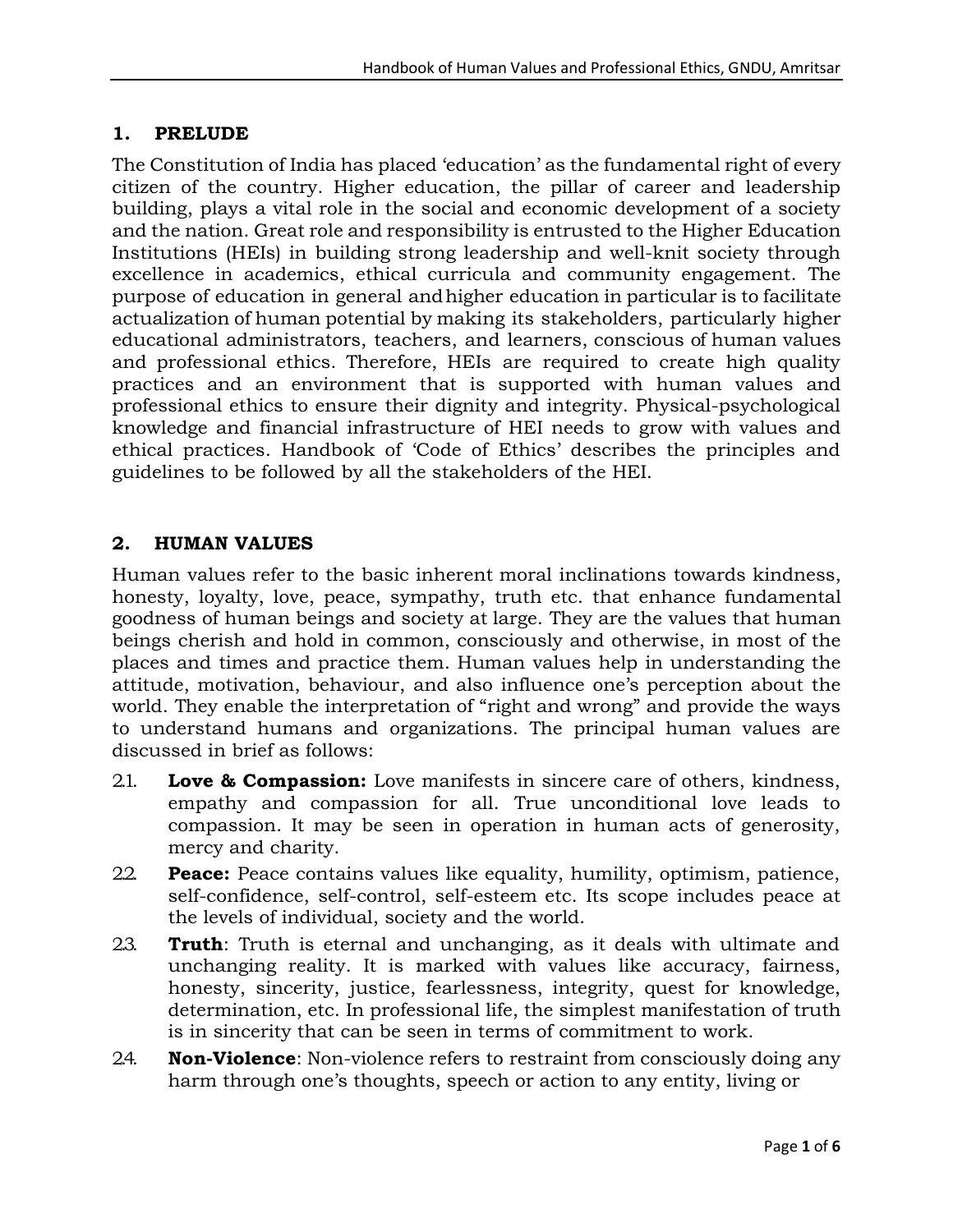non-living. Non-violence demands abstinence from hatred and nurturing love and compassion for all beings.

- 2.5. **Righteousness:** Righteousness is the backbone of core human values as it involves conduct of life and action by practicing propriety and decorum at every stage. It covers ethical guidelines, ethical behaviour and moral values.
- 2.6. **Renunciation:** Renunciation connotes caring attitude towards all living beings without any selfish motives. It is seen in austerity, self-control, and selflessness of a person.
- 2.7. **Service**: Service is an action performed out of love. It also stands for compassion and sacrifice for others. The value of service demands equanimity without any conditions or discrimination based on caste, creed, race, region and religion.
- 2.8. **Peaceful co-existence:** Peaceful co-existence describes cohesive and coherent relationships. It contains psychological and social values such as benevolence, compassion, consideration, morality, forgiveness, brotherhood, equality, perseverance, respect for others, environmental awareness, etc.
- 2.9. **Discipline:** Discipline indicates regulated values followed by the individual for all beings. It contains values like regulation, direction, order, etc.

Values are to be learned through practices to form the foundation of strong human culture. Hence, the administrators and teachers in HEIs need to bear in mind that their peers and learners learn values from their conduct and behaviour. Institutions having better human values flourish and get recognition. Guru Nanak Dev University (GNDU) has attained the status of a premier HEI of North India by following the above mentioned human values. The core values followed by GNDU are mentioned below:

- **Quality Education and Research**
- **Striving for Excellence**
- **Strong Professional Ethics**
- **Student Centric Academic Environment**
- **Social Well-being and Development**
- **Respect for All**

#### **3. PROFESSIONAL ETHICS**

Human values and professional ethics are complementary to each other. Whereas human values convey personal conviction, ethics describe the accepted principles and standards of conduct about moral duties and virtues as applied to an organization. Codes of professional ethics guide the stakeholders of an organization about the desirable and undesirable acts related to the profession.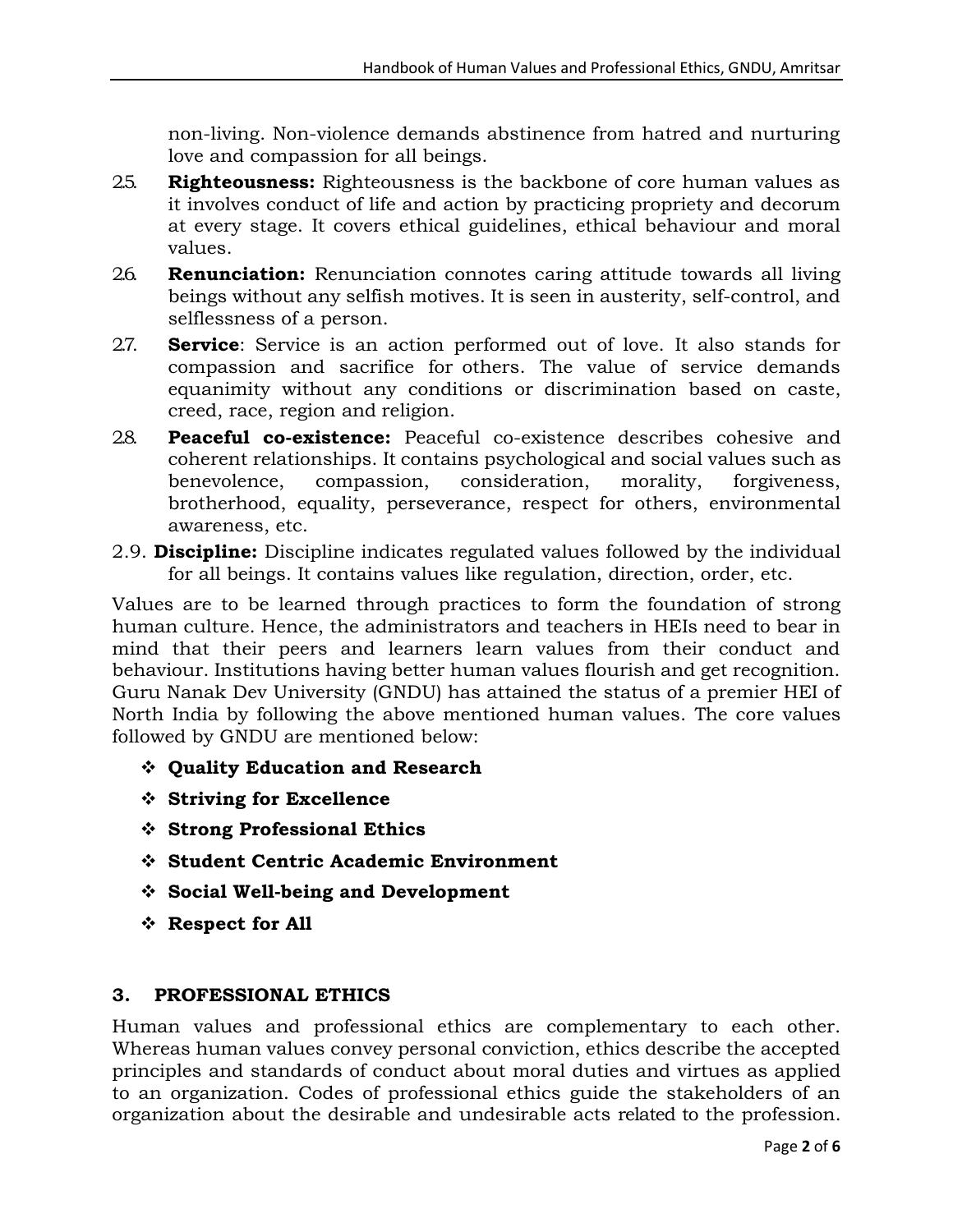The underlying philosophy of having professional ethics is to make people follow a sound uniform ethical conduct. The success of an institution's mission and vision is driven by value-based ethical behaviour of its committed faculty members, officers, staff and students. Following are some of the vital components of professional ethics that professional organizations necessarily include in their code of conduct:

- 3.1. **Integrity:** Adhering to conduct of duties in righteous manner and in accordance with principles of honesty, trust, transparency and fairness.
- 3.2. **Trusteeship:** Operating in an efficient, ethical and true manner while ensuring group participation and a system of check and balances within an institution.
- 3.3. **Harmony:** Balancing the diversity and difference through a culture of tolerance, discussion and forgiveness among stakeholders.
- 3.4. **Accountability:** Establishing the environment of openness and trust to accommodate mistakes and to encourage individual in taking the responsibility of one's action.
- 3.5. **Inclusiveness:** Adopting standards, policies and procedure to promote and ensure equal opportunity without any discrimination against an individual or a group seeking education, employment, promotion and other activities in an institution.
- 3.6. **Commitment:** Dedicating to the vision and mission of the institution while cultivating one's knowledge, skills and attitudes to achieve excellence in due time and regulatory boundaries.
- 3.7. **Respectfulness:** Creating an environment of mutual respect, trustworthiness and quality interaction as well as fair participation of functionaries and beneficiaries of the institution.
- 3.8. **Belongingness:** Fostering a shared vision of institution to make everyone feel secure, supported, accepted and included.
- 3.9. **Sustainability:** Ensuring optimal resource utilization economic, environmental and social — to achieve long lasting and safe future.

## **4. CODES OF PROFESSIONAL ETHICS**

#### **4.1. Administrative Authority**

It would include Vice-chancellor, Dean Academic Affairs, Dean Students' Welfare, Registrar, Deans of various Faculties, Finance and Development Officer, Heads/Directors/Nodal Officers of Departments/Cells/Programmes, Academic Statutory Bodies, etc.

The authority would:

1. be responsible to observe that the provisions of Acts/Statutes/Ordinances and Regulations of the University are strictly adhered to in all its businesses.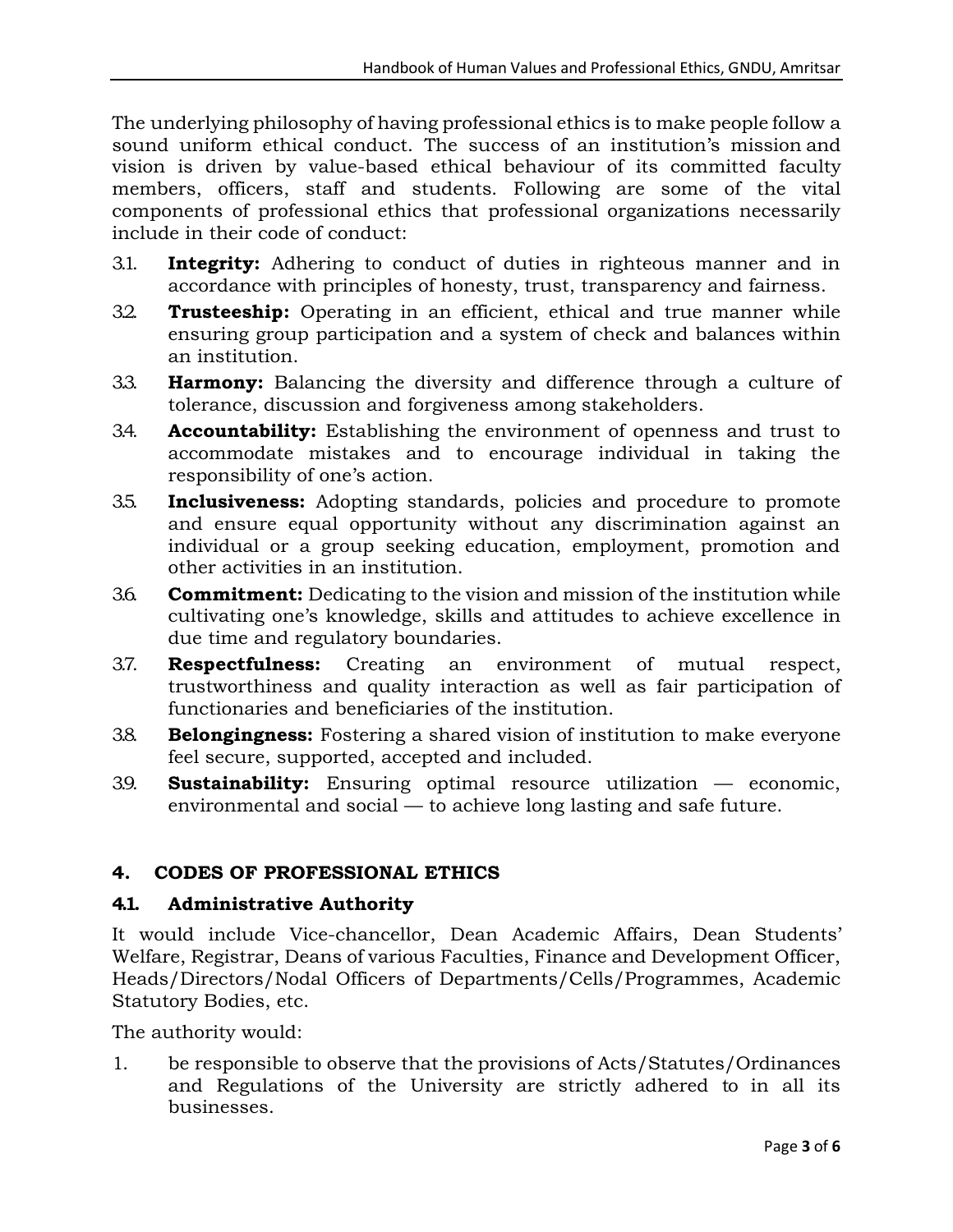- 2. comply with laws, rules, and regulations of the government applicable to the University.
- 3. provide inspirational and motivational value-based academic and executive leadership through policy formation, operational management, optimization of human resources and concern for environment and sustainability.
- 4. follow the highest degree of ethics in its decision making in the best interest of the University.
- 5. strive for creating an environment conducive for teaching, learning, research and development according to the maximum potential of the University in order to bring the social change and hence national development.
- 6. follow objectives and policies of the University and contribute constructively to achieve its mission and vision.
- 7. maintain confidentiality of the records and other sensitive matters.
- 8. endeavour to promote work culture and ethics that bring about quality, professionalism, satisfaction.
- 9. refrain from any misappropriation of financial and other resources.

# **4.2. Administrative Staff**

Administrative staff would:

- 1. carry out official decisions and policies faithfully and impartially, seeking to attain the highest possible standards of performances.
- 2. encourage the staff to maximize their efficiency.
- 3. create conditions that inspire teamwork.
- 4. act timely to readdress the genuine grievances.
- 5. maintain confidentiality of the records and other sensitive matters.
- 6. co-operate and form strong liaison with colleagues.
- 7. show care for the institution's property.
- 8. facilitate congenial environment.
- 9. refrain from any form of discrimination.
- 10. not accept bribes or indulge in any corrupt practices.
- 11. make every effort to complete the assigned work in a time-boundmanner.

## **4.3. Teachers**

Teaching is a noble and devout profession which tends to instill in students knowledge and values. His/her precepts and practices should reflect idealism, perfection and proficiency.

Teachers would:

1. perform duties, in the form of teaching, tutorial, practical, seminar, research work entrusted by the University with diligence, dedication and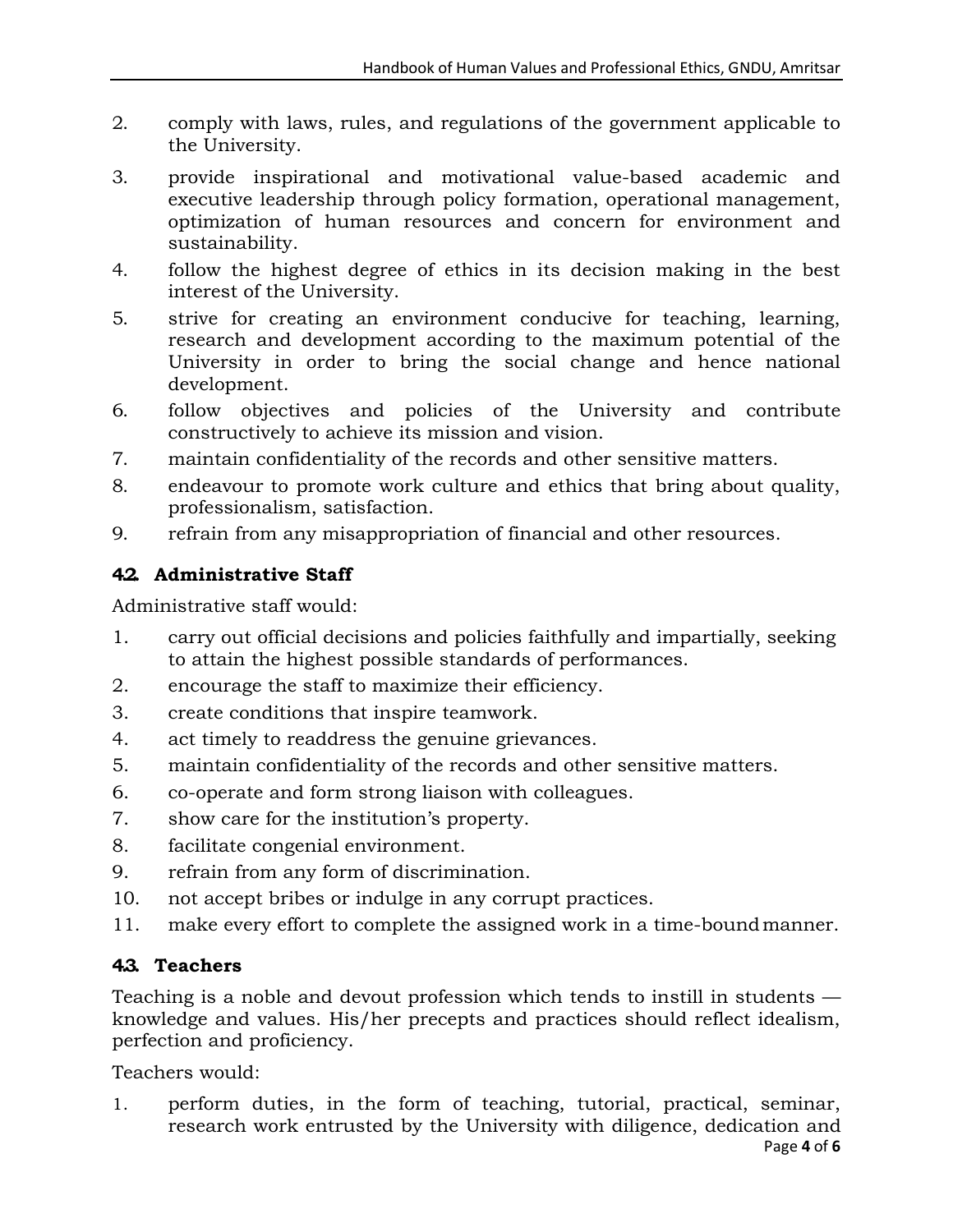punctuality.

- 2. contribute to professional growth through continuous research and presentations in conferences, seminars and professional meetings.
- 3. co-operate and assist in the admission, examination, supervision, invigilation and evaluation process of the University.
- 4. co-operate in the formulation of policies of the University by accepting various offices and discharge responsibilities which such offices may demand.
- 5. abide by Act, Statutes, Ordinances, rules, policies, procedures of the University and respect its ideals, vision, mission, cultural practices and traditions.
- 6. adhere to responsible conduct and behaviour expected of them by the society.
- 7. create a conducive teaching–learning environment through innovative practices and knowledge sharing.
- 8. act as role models for students by displaying good conduct and character.
- 9. act as friends, philosophers and mentors of students in identifying their potentials and encourage them to improve their personality and contribution to the community welfare, environment and national heritage.
- 10. encourage students to actively participate in activities of national priorities.
- 11. respect the rights and dignity of the students in expressing his/her opinion.
- 12. refrain from harassment of students in any form.
- 13. deal justly and impartially with students regardless of their religion, caste, and political, economic, social and physical characteristics.
- 14. refrain from taking any other employment and commitment including private tuitions and coaching classes which are likely to interfere with their professional responsibilities.
- 15. behave with dignity and courtesy with staff and fellow colleagues.

## **4.4. Students**

Students of the University are expected to devote their energy in learning and developing a wholesome personality.

The students would:

- 1. abide by Acts/Statutes/Ordinances, rules, policies, procedures of the University and respect its ideals, vision, mission, cultural practices and the traditions.
- 2. remain punctual, disciplined and regular in attending class lectures, tutorials and research.
- 3. observe modesty in their overall appearance and behaviour.